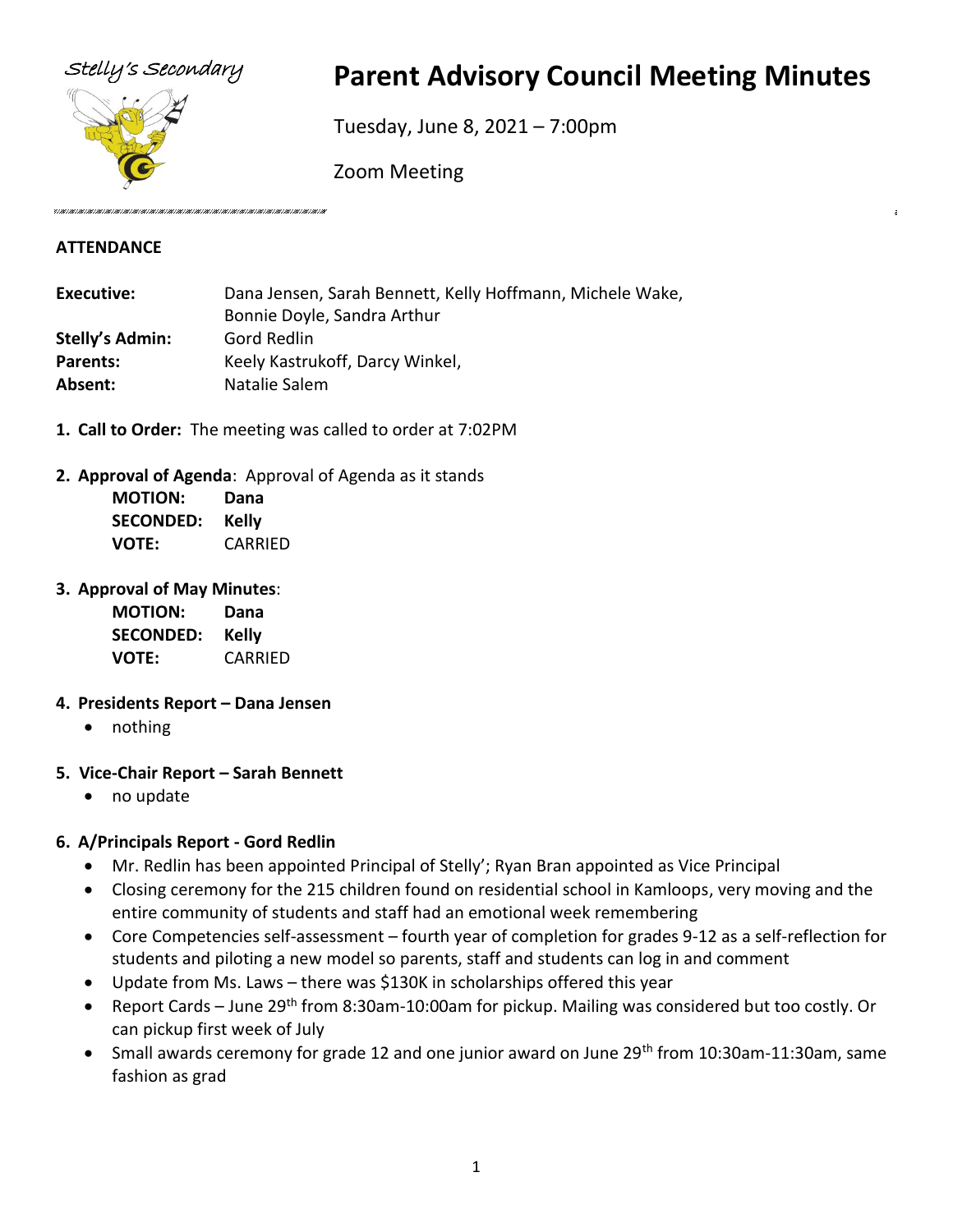- June 10<sup>th</sup> in the News Review there will be a big layout of all grads photos, names and pictures as a congratulations (\*\*Post meeting note: This will be re-printed in the June 17<sup>th</sup> edition as a portion of the alphabet was missed in the printing)
- Valedictorians were interviewed and will be in the News Review as well
- Thank you to PAC for dance mats for Mr. Ziegler, will be curricular and extra-curricular for taking on the road (see treasurer's report below)
- South side of school brand new tennis courts are painted in school colors, new nets now fixed completely – discussions happening on how to manage the booking and use of the tennis court/pickle ball court for public
- Re-numbering of classrooms and signage in schools/hallways out to vendor and down to 2 and hope to have one selected soon and start Phase 1 in the summer – words will be in three languages – English, French and Sencoten
- Front entrance remediation will start July  $12<sup>th</sup>$  sanding, painting in grey, maroon, and school colors
- Garden Project will be automatically watered in summer
- Thank you to all PAC members, on behalf of school and staff time and energy has been very much appreciated
- Keely thank you for 215 remembrance video

## **7. COPACS Report (verbal) – Bonnie Doyle**

- District advised the hope is for a "normal" September Start up.
- Admin has now been placed at all schools.
- There was over 4000 responses for the School Year Survey regarding COVID-19, most from parents and the district is in the process of reviewing results and deciding how to present them to the Staff, Parents and Students.
- The District budget is in good shape for the coming year, however there are questions around SIDES and staffing and how/if that will change with the progression of the pandemic for next year.
- Of note the Boundary Change that occurred for Elementary Schools did help with school numbers, however most schools are at capacity with Sidney Elementary adding a portable to accommodate an additional Kindergarten Division.

## **8. Canadian Parents for French (CPF) Report – Sandra Arthur**

- Track facebook page for updates
- French classes for parents pay what you could 5 weeks of french classes, keep an eye open in September
- Grade 7-10 students running 4 BC french camps Aug 8 Van Isle// July 10, 17, 24 on mainland facebook page has information
- Reminder from universities \$3K bursaries for students
- CPF Vancouver dual dogwood pins offered for all BC students that have their dual dogwood

## **9. Treasurer's Report - Kelly Hoffman**

- Correction to gaming Integration support remainder from \$2000 approved)
- General Account Opening Balance May  $1<sup>st</sup>$  \$6,389.74/ Committed: \$1,370.96 Available Funds: \$2,199.68 / Closing Balance June 30<sup>th</sup> - \$3,570.64
- Gaming Account Opening Balance May  $1<sup>st</sup>$  \$19,841.97 / Committed Funds \$4,873.52 / Available Funds \$5014.77 / Closing Balance June 30<sup>th</sup> - \$9,888.29
- Has emailed gaming re: party program gaming funds can be used for this, but not TLC costs (program and transportation)